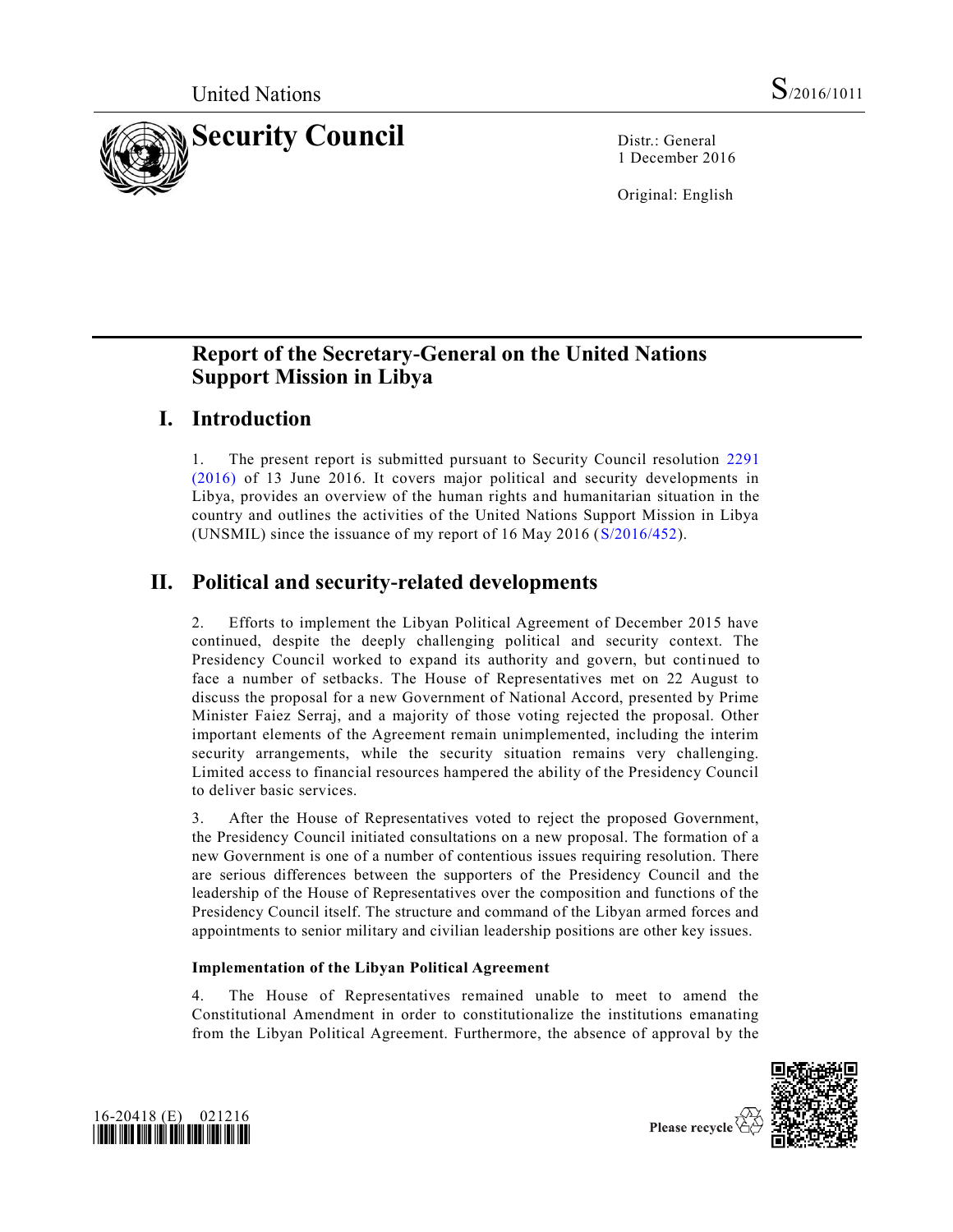House of Representatives for the proposed Government of National Accord led the Presidency Council to instruct designated ministers to continue to perform their functions in a caretaker capacity until a new Government was put in place.

5. Parallel institutions remained in place, attempting to assert authority despite their lack of legal status under the Libyan Political Agreement. The Bayda -based "interim Government" refused to recognize the Presidency Council and continued to exercise authority in the east of the country, encouraging the operation of parallel institutions, including a branch of the Central Bank of Libya based in Benghazi. The former "Government of National Salvation" sought to make a comeback in October 2016 by retaking control of the former General National Congress premises in Tripoli, which had been used by the State Council. The ouster of the State Council led to shows of force and clashes among armed groups in the city.

6. Despite challenges to its legitimacy, the State Council continued to convene sessions in Tripoli. In response to the continued lack of a vote on the Government of National Accord, on 21 September, the State Council announced that it would exercise all its functions, as set out in the Libyan Political Agreement, until the House of Representatives reconvened. The statement was perceived by the general public as an attempt to undermine the authority and legitimacy of the House of Representatives, triggering strong reactions. However, the State Council has taken no steps in that direction since the announcement.

7. UNSMIL continued to engage closely with the leadership and senior members of the House of Representatives, to urge them to convene a legislative session. UNSMIL also convened meetings of the Libyan Political dialogue, from 16 to 18 July and on 5 and 6 September in Tunis, and on 10 and 11 November in Malta, at the request of the Presidency Council, to consult on the formation of a consensual, technically competent and inclusive Government. The members of the Libyan Political dialogue reiterated its support for the Libyan Political Agreement and for the Presidency Council and recommended measures to address ongoing challenges and drive forward implementation of the Libyan Political Agreement, underscoring the importance of accelerating the provision of basic services.

8. During the reporting period, UNSMIL continued efforts to promote unity among and the full participation of all nine members of the Presidency Council. On 8 October, the Presidency Council held its first full session with all nine of its members since February, to discuss the formation of a new Cabinet.

9. The Presidency Council, in its capacity as Supreme Commander of the Libyan armed forces, established regional operations rooms to lead and coordinate operations against the Islamic State in Iraq and the Levant (ISIL). UNSMIL assisted the Presidency Council in convening a high-level meeting on security, held on 17 and 18 July in Tunis, which brought together representatives from the army and police force and other security actors to further the implementation of the security arrangements provided for in the Libyan Political Agreement. The meeting provided guidance to the Presidency Council on establishing interim security structures, engagement with armed groups and the formation of a presidential guard.

### **Regional and international engagement**

10. The Libyan political process continued to receive regional and international support. At a ministerial meeting for Libya held in Vienna on 16 May, participating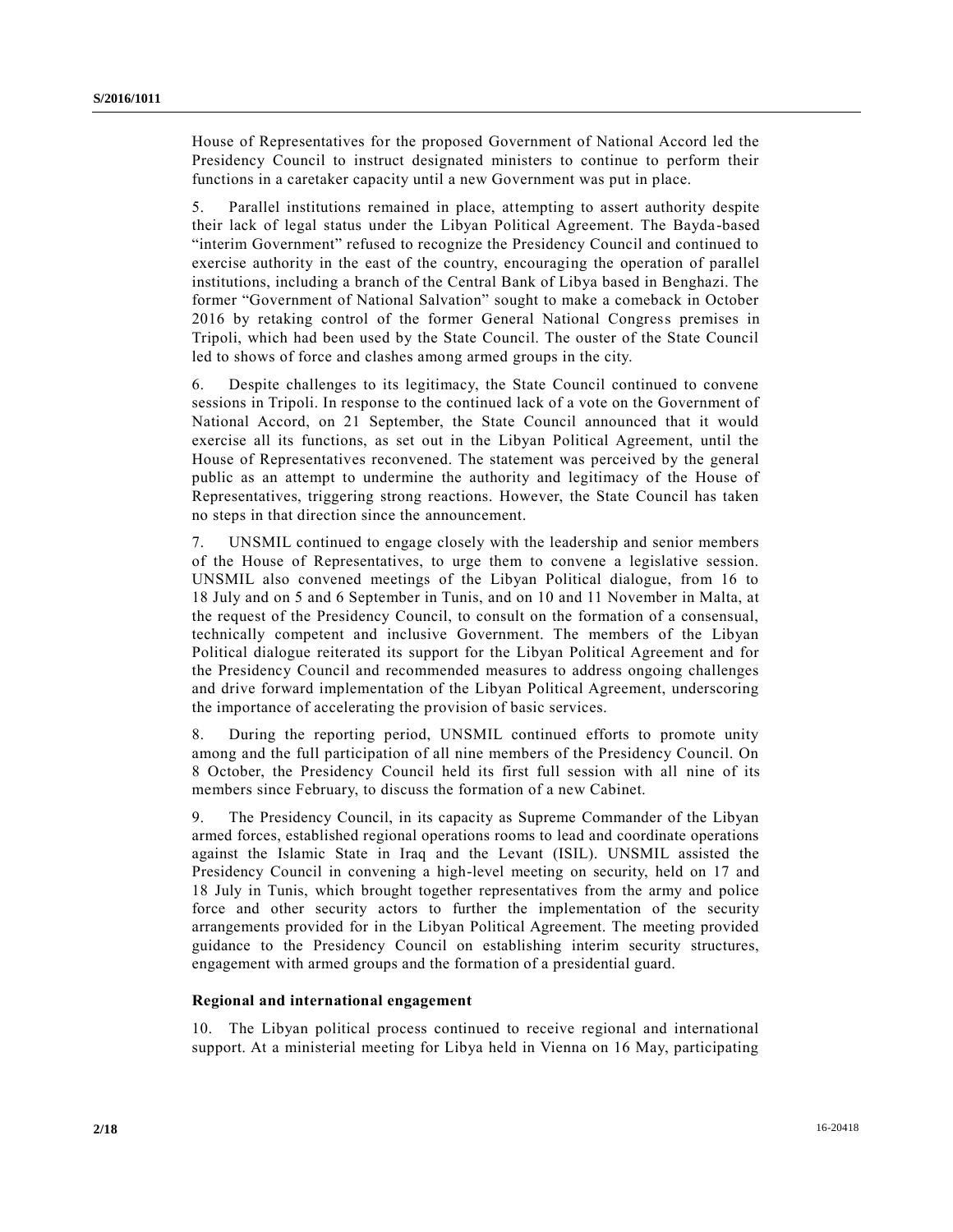Member States and regional organizations expressed their support for the Libyan Political Agreement and for the Government of National Accord as the sole legitimate representative of the Libyan people. This support was reaffirmed at a ministerial meeting on Libya held in the margins of the general debate of the General Assembly, in New York on 22 September, at which participants welcomed the Presidency Council's leadership in the fight against terrorism and recognized the need to ensure an inclusive security dialogue.

11. My Special Representative attended the summit meeting of the League of Arab States, held in Nouakchott on 25 July, and the ninth ministerial meeting of the neighbouring countries of Libya, held in Niamey on 17 October. On 25 October, my Special Representative met with the Secretary-General of the League of Arab States and former President Kikwete, the African Union High Representative for Libya, to announce the formation of a "troika" to consult on the situation in Libya and advance the political process. On 7 November, my Special Representative briefed the African Union High-level Committee on Libya, in Addis Ababa.

#### **Situation in the west**

12. The security situation in Tripoli remained fragile. The Presidency Council partially moved from the Abu Sittah naval base to the office of the President of the Council in the city centre and installed itself in a number of ministries and other government buildings. The Council faced serious obstacles in implementing its mandate to govern. With only limited control on the ground and in the absence of security forces at its disposal, the Council was compelled to rely on armed groups committed to the Libyan Political Agreement for its security. Civil servants were divided between the Council and its political opponents, further complicating efforts to improve service delivery. The provision of public services in the capital, including water and electricity, deteriorated, giving rise to public protests.

13. Tripoli remained under the control of a patchwork of armed groups with differing agendas and loyalties, from both Tripoli and the surrounding areas, including Misratah. Rivalries over funding and territorial control between the groups regularly led to clashes. In June and September, elements of the Salah al-Burki brigade and the Abu Salim armed group clashed in central Tripoli, leaving at least 10 people dead. Further clashes in October, close to Tripoli's Mitiga airport, between the Tripoli Revolutionaries Brigade and the Yusuf al-Buni brigade, caused a number of fatalities.

14. In the wider western region, ceasefire agreements concluded between local communities in 2015 remained largely intact. However, clashes in Sabrathah caused at least four further fatalities in June. Between July and late October, clashes and reprisals between rival communities in Zawiyah reportedly resulted in several casualties, before the parties agreed to a ceasefire agreement on 1 November. Parts of the main coastal highway connecting Tripoli to the west of the country and Tunisia remained closed by rival armed groups for most of the reporting period.

### **Situation in the east**

15. Fighting continued in Benghazi between Libyan National Army forces loyal to the House of Representatives and groups including ISIL and the Benghazi Revolutionaries Shura Council — a coalition of Islamist armed groups that includes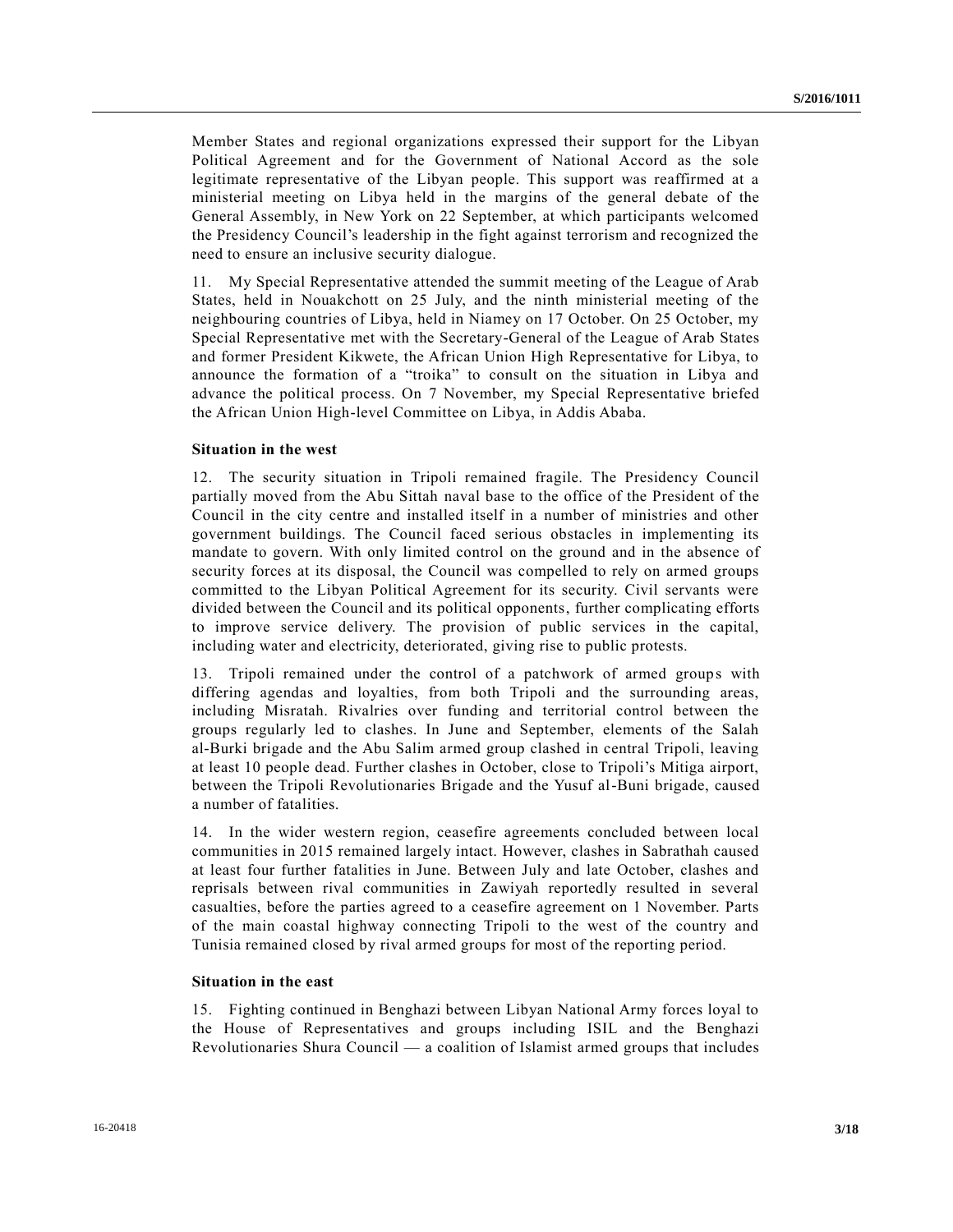Ansar al-Sharia, an entity designated by the Security Council as associated with Al-Qaida in the Islamic Maghreb. Fighting centred on the Suq al-Hut, Qawarshah and Qanfudah districts, and Libyan National Army forces made limited progress owing to strong resistance and an extensive use of land mines and suicide attacks. The situation there was also complicated by the presence of civilians.

16. In June, fighting flared up in Ajdabiya between the Libyan National Army forces and the Benghazi Defence Brigades, which were founded on 1 June by fighters and armed groups who sought to distance themselves from the terrorist entities Ansar al-Sharia and ISIL. On 18 June, the Brigades attacked Libyan National Army forces guarding the Man-Made River Project south of Ajdabiya. On 20 July, it was reported that three French military officers were killed after the Brigades shot down a helicopter south of Benghazi.

17. In Darnah, Libyan National Army forces conducted airstrikes throughout the reporting period against the Darnah Mujahidin Shura Council, a coalition of local Islamist armed groups. Since the expulsion of ISIL from the city by the Shura Council, Libyan National Army forces intensified their siege on Darnah, limiting transport to and from the city, which was reported to suffer from intermittent shortages of food, medicine, gasoline and cash.

18. On 28 July, the Presidency Council and the leadership of the Petroleum Facilities Guard, commanded by Ibrahim Jadran, signed an agreement to reopen the oil load ports under Guard control in Ra's Lanuf and Sidrah. On 11 September, Libyan National Army forces attacked the Guard in the oil crescent area and quickly seized control of oil ports in Sidrah, Ra's Lanuf, Burayqah and Zuwaytinah with the support of tribal leaders. The confrontation reportedly resulted in one member of the Guard being killed and several injured. The Libyan National Army called on the National Oil Corporation to assume the management of the facilities, and on 15 September, National Oil Corporation chairman Mustafa Sanalla visited the oil crescent area. On 18 September, the Guard attacked Libyan National Army forces in Sidrah and Ra's Lanuf in an effort to retake control of the area, but they were repelled with the support of airstrikes. In a separate development, on 19 September, Libyan National Army forces expanded the area under their control through the seizure of the towns of Bin Jawwad and Harawah.

19. During the reporting period, General Abdul Razak al-Naduri, the military governor of the area between Bin Jawwad and Darnah, removed the elected mayors of the municipalities of Abyar, Ajdabiya, Benghazi, Kufrah, Shahhat and Sidrah. The mayors were replaced by military officers in four of the areas.

### **Situation in the south**

20. In Sabha, there were continued instances of kidnapping and killing among tribal communities, causing at least 18 fatalities. The fear of a spillover of the military escalation in the east and of possible confrontation in the south between Libyan National Army forces and the Third Force, predominantly composed of fighters from Misratah, continued to have an impact on the overall security situation.

21. The Libyan National Army attempted to expand its influence in the south, and military elements affiliated with the former regime tried to reorganize. Tensions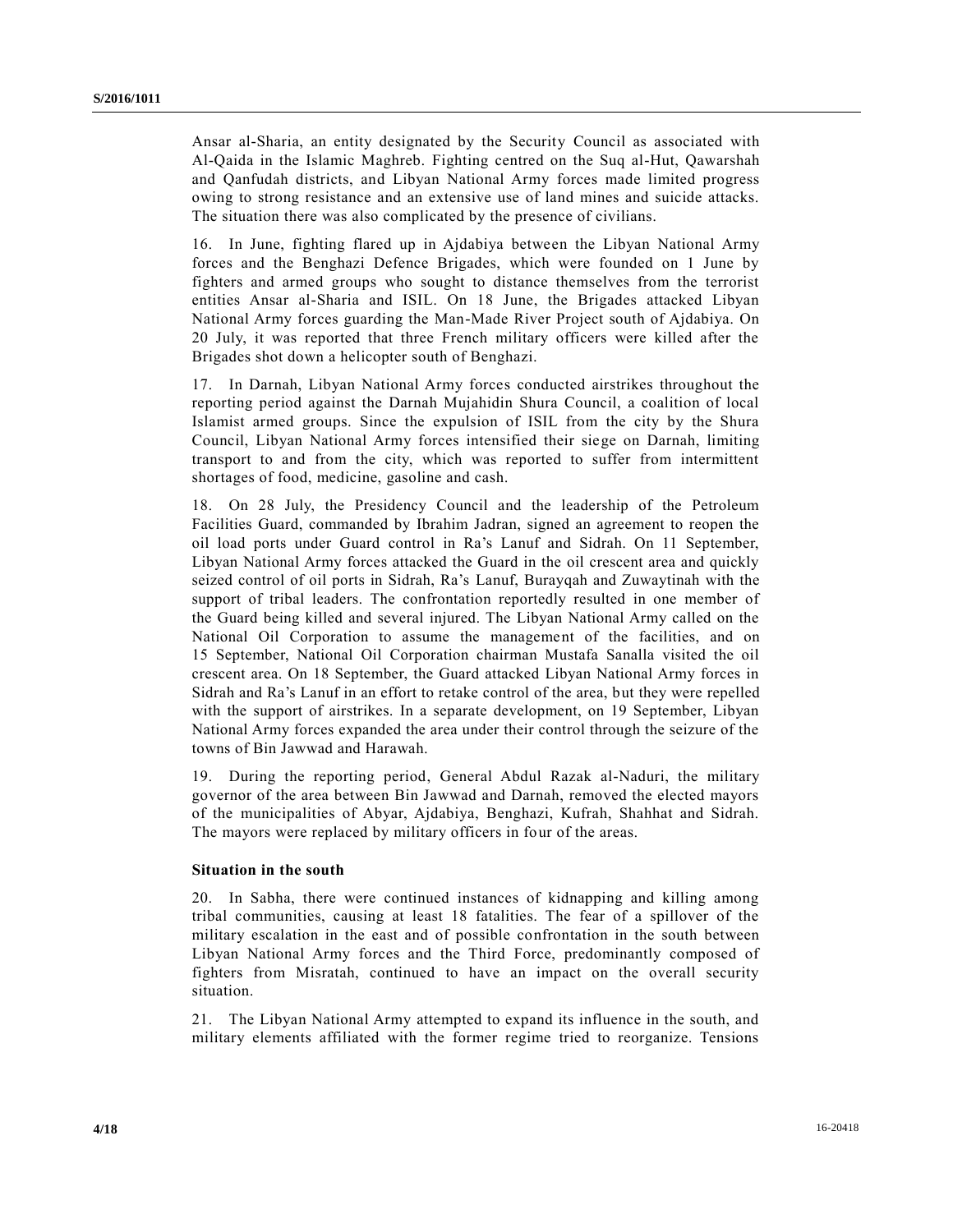increased in Sabha on 9 October, when a force affiliated with the Libyan National Army entered the city. In Kufrah, there were continued tensions between members of the Tebu community and armed elements from Zway.

#### **ISIL presence**

22. In Sirte, ISIL suffered a major defeat at the hand of forces loyal to the Presidency Council, losing almost all of the 300 kilometres of territory that it had controlled in the area. The forces participated in Operation Bunyan Marsus (Solid Wall), backed by airstrikes by the United States of America, and successfully rolled back ISIL gains over a period of six months, which resulted in more than 650 fighters being killed and more than 2,000 injured. At the end of the reporting period, the ISIL presence in Sirte was limited to a small pocket in the city centre. The number of ISIL fatalities is unknown.

23. In a first phase that lasted from early May to mid-June, Operation Bunyan Marsus forces pushed ISIL back eastwards to the outskirts of Sirte and took control once more of the areas of Abu Qurayn, Abu Najm and Washkah. The Operation comprised mostly fighters from Misratah and smaller contingents from other cities, including Jufrah, Sabha and Tripoli. Simultaneously, Petroleum Facilities Guard forces and other local units advanced from the east and pushed ISIL out of the towns of Bin Jawwad, Nawfaliyah and Harawah.

24. In a second phase, Operation Bunyan Marsus forces gradually gained control of the main neighbourhoods of Sirte and captured strategic infrastructure from ISIL, including the Qardabiyah airbase, the Ouagadougou conference complex, Sirte University and the port. At the request of the Presidency Council, on 2 August, the United States of America commenced Operation Odyssey Lightning, a series of airstrikes against ISIL targets in Sirte.

25. Sirte was the last significant population centre under ISIL control in Libya, and the ISIL presence is now limited to small pockets in Sirte and Benghazi. Smaller groups and cells remain active throughout the country. UNSMIL is working with Sirte Stabilization Committee, appointed by the Presidency Council, and international partners to coordinate planning for a comprehensive reconstruction plan for the city of Sirte.

#### **Economic situation**

26. There was a marked increase in the production of oil following the reopening of oil facilities in the oil crescent. On 15 September, National Oil Corporation Chairman Mustafa Sanalla stated that national exports would increase from 200,000 to 900,000 barrels per day by the end of the year. On 15 September, Chairman Sanalla lifted the *force majeure* clause, which had blocked oil exports from the oil crescent region, and a number of tankers resumed exporting oil. Following discussions with members of the Presidency Council, Chairman Sanalla confirmed that the Corporation had received 300 million dinars and the Presidency Council was committed to providing an additional 300 million dinars to invest in repairs and maintenance for national oil infrastructure. By mid-October, production had increased to 570,000 barrels per day.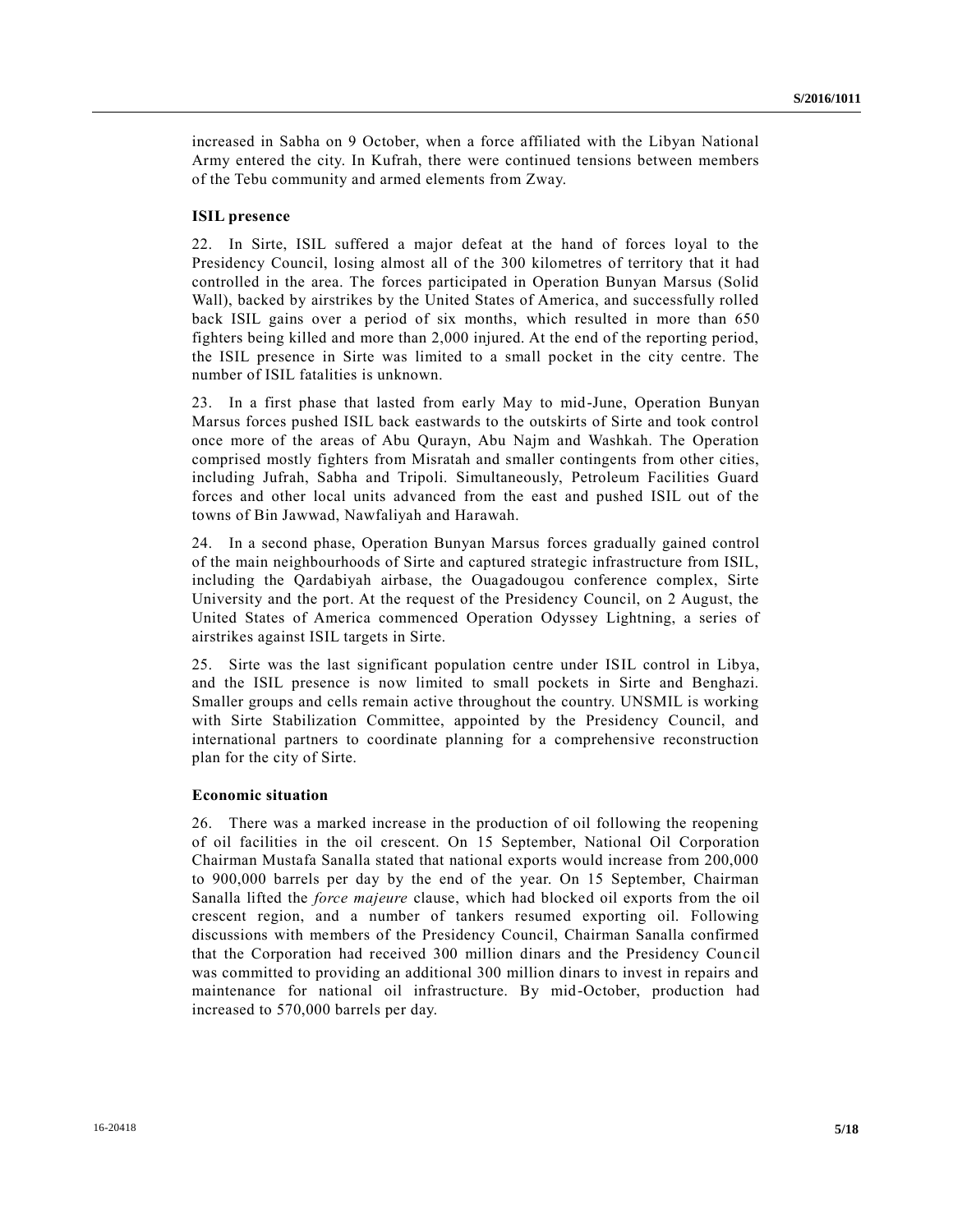27. With low oil revenues, the 2016 fiscal deficit is expected to reach 69 per cent of gross domestic product. With the dinar continuing to lose value, the Central Bank of Libya estimated inflation at 25 per cent in the year ending June 2016. While the increase in oil production provides foreign currency earnings for the Central Bank of Libya and has slowed the depletion of national reserves, the economic situation has not improved. All across the country, banks are running short of cash. The issue of the Bank releasing funds to enable the delivery of basic services was one element of discussion at the meeting in support of Libya's economy held on 31 October and 1 November in London.

28. On 15 August, the Chairman of the Libyan Investment Authority resigned, and the Presidency Council appointed an interim steering committee to manage litigation on behalf of the Authority but not to dispose of or transfer assets. In September, the Authority won two significant cases against foreign investment management firms, which together lead to the recovery of more than \$1 20 million. However, on 14 October, the Authority lost a case against a United States investment bank regarding a failed investment of \$1.2 billion.

# **III. Constitution drafting process**

29. There continued to be deep differences in view over the substance of the draft constitution produced by members of the Constitution Drafting Assembly, who met in Salalah, Oman, earlier in the year and voted on the draft in April at a subsequent meeting in Bayda. Members who did not attend the Salalah meeting continued to highlight differences over issues relating to the internal procedures and the substance of the draft constitution, including representation, the rights of minorities, the role and composition of the Senate and the presidency.

30. During the reporting period, members of the Constitution Drafting Assembly who did not attend the Salalah retreat initiated a case challenging the legality of the changes to the by-laws of the Assembly before the administrative court in Bayda'. The case questions the legality of the vote taken by those who signed the draft constitution on 19 April.

# **IV. Other activities of the United Nations Support Mission in Libya**

## **A. Electoral support**

31. During the reporting period, the United Nations electoral support team continued to provide capacity-building and technical assistance to the High National Elections Commission with a view to preparing for future elections. United Nations support included the organization and implementation of a series of workshops, trainings, exchange visits and capacity development programmes for the Commission and relevant stakeholders. The goal of these activities was to address technical topics, build networks and facilitate exchanges with counterparts in Libya and the wider Arab region.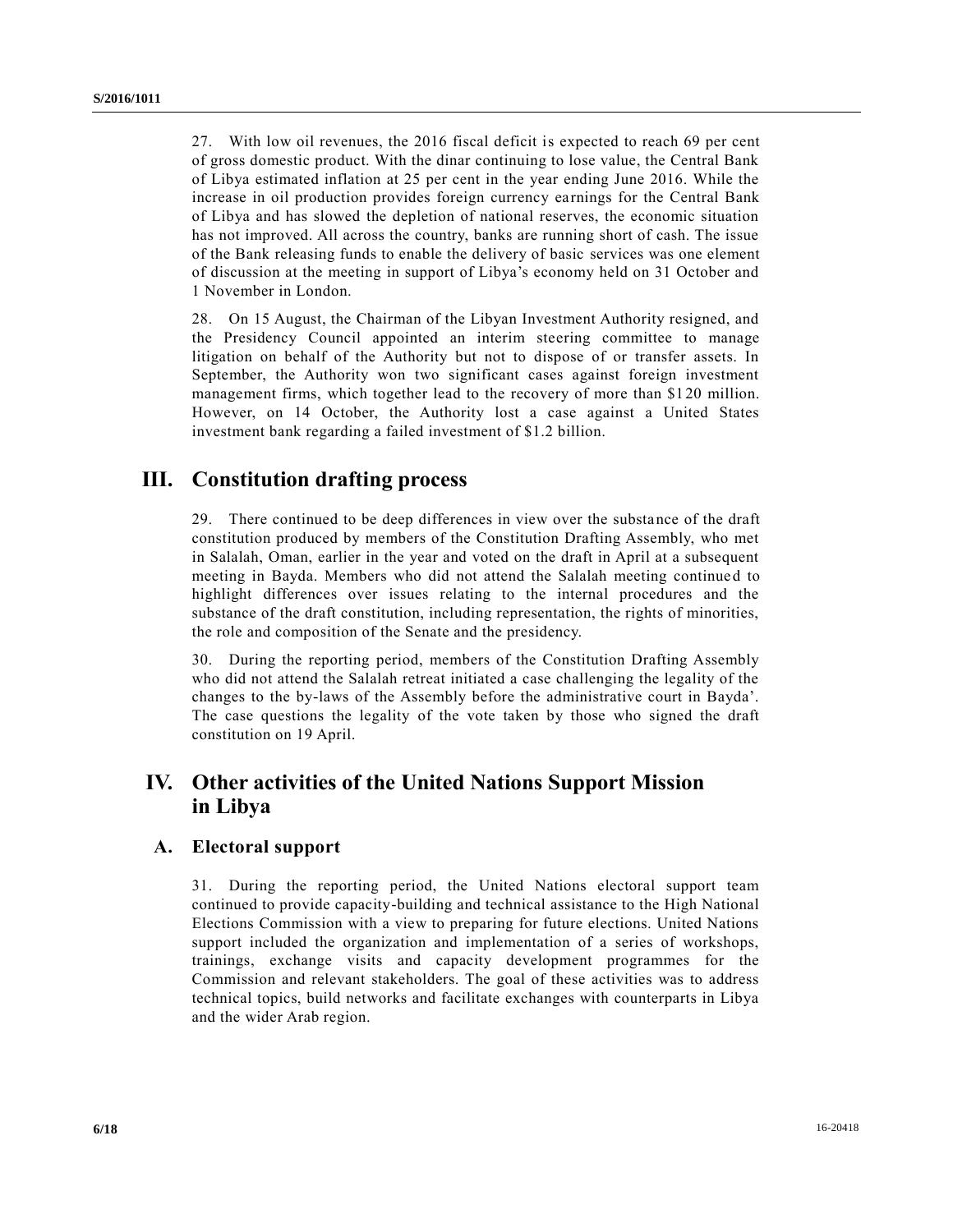32. The United Nations electoral support team helped the High National Elections Commission to finalize a comprehensive gender-mapping document, entitled "Electoral gender mapping: women's participation in Libya's national elections, 2012-2014" to assist decision-makers in addressing barriers and minimizing factors that discourage women's participation in elections.

## **B. Human rights, transitional justice and the rule of law**

33. During the reporting period, violations of international human rights and humanitarian law continued to be perpetrated by all groups, mostly with impunity. Violations included: abductions, hostage-taking, enforced disappearances, arbitrary detention, torture, unlawful killings and attacks on civilians.

34. Civilians were caught in the crossfire in the course of ongoing conflict across the country. From 17 May to 12 October, UNSMIL documented a total of 246 civilian casualties, including 94 deaths and 132 injuries. Airstrikes caused the most deaths and injuries, with shelling causing the second-highest number of casualties. The highest number of civilian deaths was recorded in Benghazi.

35. UNSMIL documented six attacks on medical facilities, including the shelling of the Benghazi Medical Centre in May and June, and a car bomb attack on the Jala' hospital in Benghazi on 24 June, which killed five people and injured 13, including two children. On 19 September, an unidentified armed group stormed the intensive care unit of the Zawiyah Teaching Hospital.

36. Civilians remain trapped in the Qanfoudha neighbourhood of Benghazi, facing bombings and shortages of food, water and medical care. Those trapped included migrant workers and former prisoners from the Bu Hudaymah military prison in Benghazi. Despite intensive local mediation efforts supported by UNSMIL, the Benghazi Revolutionaries Shura Council and the Libyan National Army did not reach an agreement on the modalities for the evacuation of civilians.

#### **Abductions and killings**

37. Armed groups from all sides continued to abduct and kill civilians. Individuals were targeted for their political opinions, affiliations, family or tribal identity. Armed groups also commonly abducted people for ransom or prisoner exchange.

38. On 21 July, the bodies of 14 people were found in a rubbish dump in the Laythi neighbourhood of Benghazi. The military prosecutor in Benghazi reportedly opened an investigation into the killings, but has not made public any findings. There were also attacks against justice sector and other officials. On 22 July, an unidentified armed group abducted Mohammad Faraj Abou-Amid, the chairman of the north Tripoli court. On 25 July, unidentified gunmen abducted two officials from the civil registry office in Muzurq, and their bodies were found shortly afterwards in Sabha. Important religious figures and members of civil society have also been kidnapped for financial or political reasons. On 6 October, Sheikh Nader al-Omrani, a prominent member of Dar al-Ifta', was kidnapped by unknown assailants in Tripoli. On 19 October, the former chairman of Libyan airlines was also kidnapped. A total of 4 people were killed and 18 injured in an explosion in Kish Square in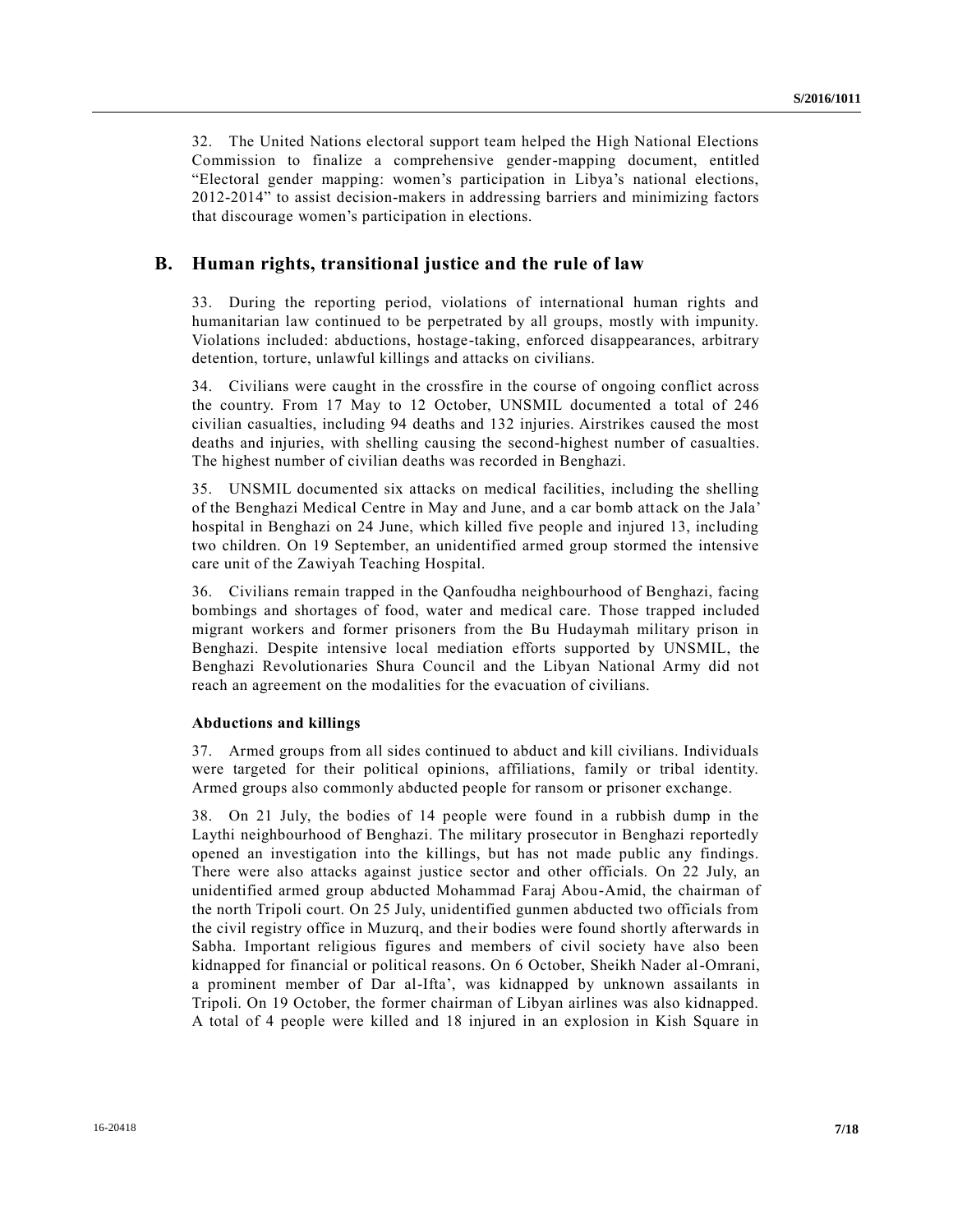Benghazi on 29 October. One of the civilians killed was Muhammad Bugaighis, an anti-corruption activist.

#### **Detention, torture and deaths in custody**

39. Arbitrary detention continued to be a widespread problem in both official detention centres and detention facilities run by armed groups in all regions of the country. Little progress had been made to review individual cases to ensure that those being held are either prosecuted or released, in accordance with Libyan law.

40. UNSMIL recorded cases of arbitrary detention and torture across the country, including in the Garnadah and Kuwayfiah prisons in Benghazi, the Jawiya and Taminah prisons in Misratah and the Abu Salim, Fursan Janzur, Hadbah and Mitiga prisons in Tripoli. Previous allegations of torture and ill-treatment in the Hadhba prison, including video evidence, which became public in 2015, have not yet resulted in prosecutions. Dire conditions were observed in the Mitiga and Sabha prisons. Allegations described a pattern of severe torture and ill-treatment. The information received indicated that at least three deaths in custody from torture occurred in the Mitiga prison during the reporting period. On 9 June, following the issuing of release orders by the Office of the General Prosecutor for 19 prisoners from the Ruwaymi prison, the bodies of 12 of the prisoners were found in different locations in Tripoli bearing gunshot wounds. All the deceased were former Qadhafi regime members and the circumstances surrounding the killings remained unclear. The Office of the General Prosecutor stated that it had opened an investigation, but it had not announced any findings as at the time of publication of the present report. On 27 October, 10 bodies were found with their hands tied and gunshot wounds in a rubbish dump in the Shabnah neighbourhood of Benghazi, which is under the control of the Libyan National Army forces.

#### **Groups in vulnerable situations**

41. Migrants were detained arbitrarily in detention centres run by the Department for Combating Illegal Migration, and in other forms of informal detention under the control of armed groups and criminal smuggling and trafficking networks. Migrants detained in centres operated by the Department did not go through any legal process, and there was no oversight by judicial authorities. Conditions in the centres were inhuman, with people held in warehouses in appalling sanitary conditions, with poor ventilation and extremely limited access to light and water. In some detention centres, migrants suffered from severe malnutrition, and UNSMIL received numerous and consistent reports of torture, including beatings and sexual violence, as well as forced labour by armed groups with access to the centres.

42. Children were victims of abductions and arbitrary detention, often held in facilities without being separated from adults. Civilian casualties included children, with at least 24 killed in hostilities during the reporting period, including in playgrounds and recreational parks. Women were also arbitrarily held in detention, often because of personal affiliations. Journalists, other media professionals and bloggers were also the victims of targeted attacks, facing unlawful killings, abductions and arbitrary detention. Three journalists were reportedly killed by snipers, and other media workers were injured, including in Sirte. One Libyan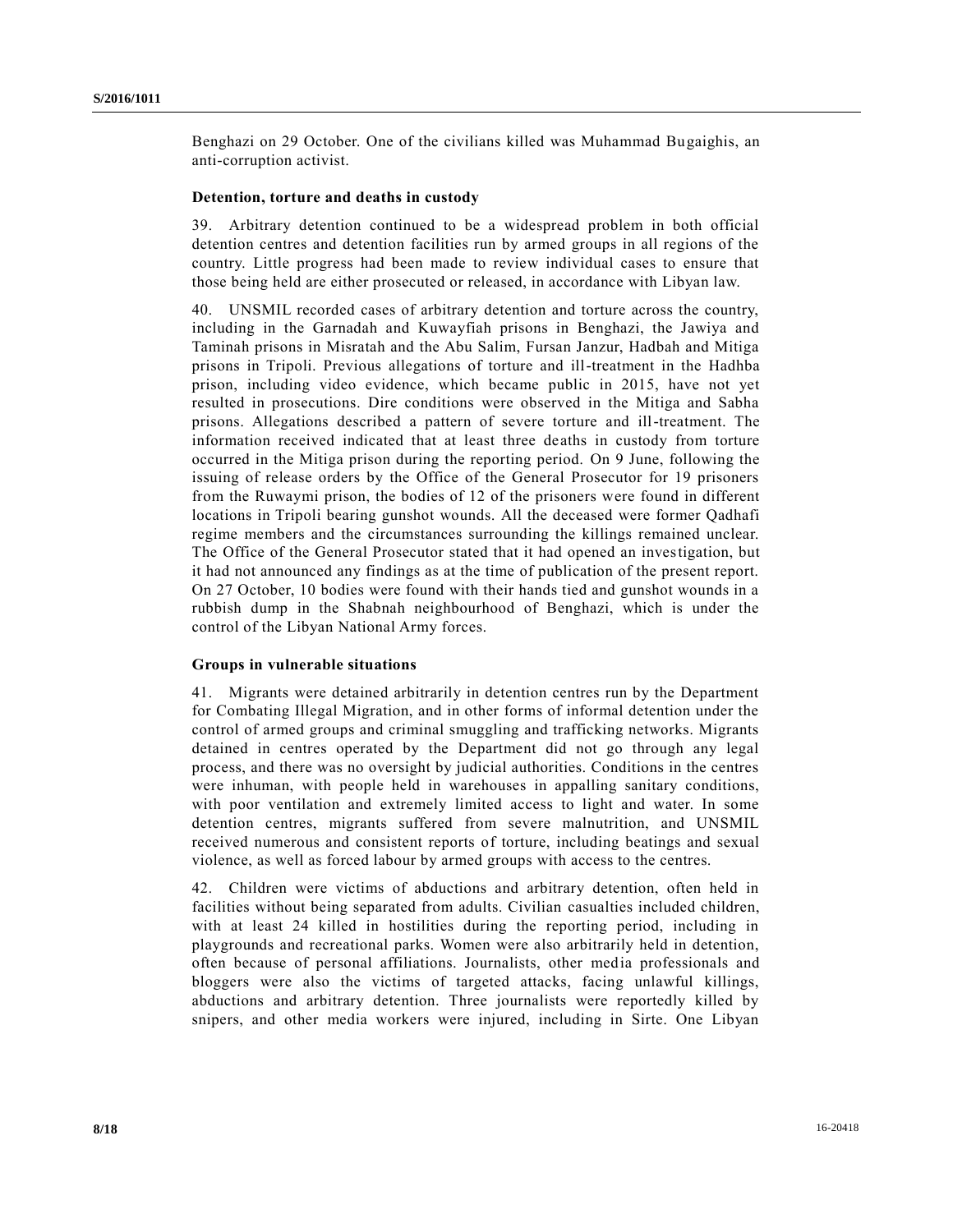journalist was killed by a sniper in Benghazi, while two other journalists, a Libyan and a Dutch national, were killed by ISIL snipers in Sirte.

#### **Transitional justice and reconciliation**

43. UNSMIL supported the Misratah/Tawurgha' dialogue committee, which met four times during the reporting period in implementation of the 18 December 2015 road map document. On 31 August, the two sides signed an agreement that included provisions for reparations for the victims of the 2011 conflict and the return of internally displaced persons back to Tawurgha'. The agreement seeks the endorsement of the Misratah Municipal Council and the Tawurgha' local council, as well as the Government of National Accord. UNSMIL has encouraged both parties and the Government to ensure the implementation of both the right to reparations and the right to return without conditions.

44. At the local level, reconciliation efforts progressed in the Nafusah Mountains and between the Tawurgha' and Misratahn communities. UNSMIL organized a national reconciliation workshop from 31 August to 2 September to map and evaluate existing national and local reconciliation initiatives. The workshop brought together 75 Libyan activists, experts, politicians and associations to discuss the challenges and opportunities for national reconciliation in Libya. Consultations between UNSMIL, the United Nations Development Programme (UNDP) and the Peacebuilding Support Office are ongoing to support the development of a national reconciliation strategy by Libyan stakeholders.

#### **Judicial and penal system**

45. In an effort to preserve the unity of the judicial bodies from political interference, on 4 September, the President of the Supreme Judicial Council, Judge Muhammd al-Hafi, and the Prosecutor General ad interim, Judge Ibrahim Mas'ud, accompanied by other members of the Council, travelled to Tubruq to meet with members of the judicial bodies in the east. The meeting resulted in the adoption of decisions by the Council related to promotions and transfer of members of the judicial bodies for the judicial year 2016-2017. The delegation also held working meetings with members of the judicial bodies representing Benghazi, Ajdabiya, Darnah, Bayda and Marj. UNSMIL continued to meet with representatives and interlocutors of the judicial and correction system to discuss the situation of detainees, the investigation of human rights violations and plans for technical support to judges and prosecutors.

46. In order to provide support in the transfer of detainees to detention centres under the full control of the judicial police under the Ministry of Justice, as stipulated in the Libyan Political Agreement, UNSMIL conducted visits to five prisons in Tripoli, from 26 to 29 September. Only three detention centres in Tripoli were under the full control of the judicial police, while four others were run and secured by armed groups.

### **C. Security sector**

#### **Support for Libyan planning for interim security arrangements**

47. UNSMIL continued to work closely with the Presidency Council and the Ministries of Interior and of Defence on the implementation of the interim security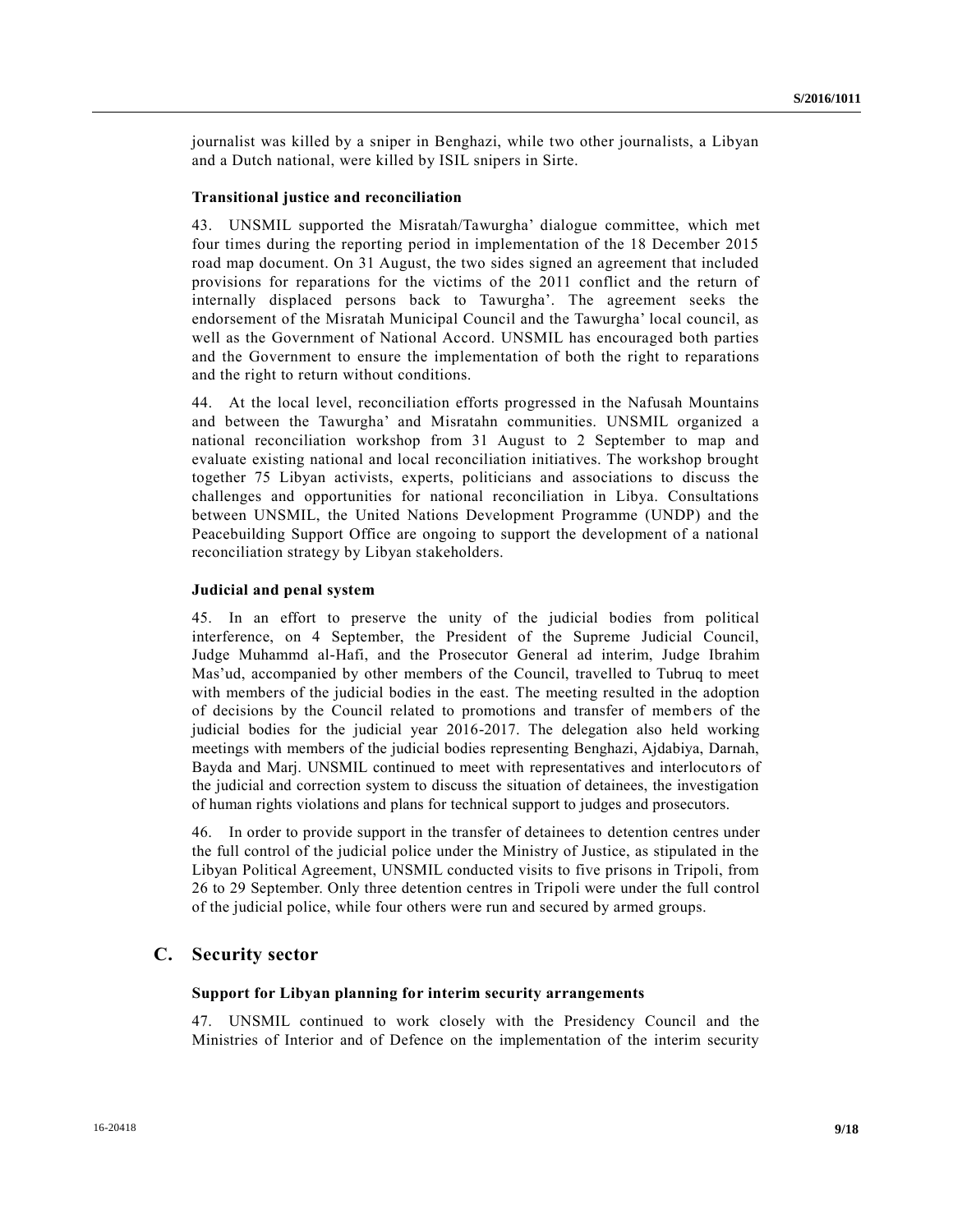arrangements outlined in the Libyan Political Agreement. Key areas of support included: assessments and planning for Tripoli security; the formation of a presidential guard and engagement with armed groups; and support to counter improvised explosive devices and clear explosive remnants of war. UNSMIL staff continue to visit Tripoli and other cities regularly to facilitate these and other related activities.

48. As a result of work by UNSMIL with the Temporary Security Committee, the Presidency Council issued decree No. 2 of 9 May 2016, establishing a presidential guard, to be composed of a mix of police and army personnel. However, the breadth and scope of the tasks given to the presidential guard were more ambitious than those originally proposed by the Temporary Security Committee and have caused some concern among a range of security actors. On 31 August, the Presidency Council appointed a presidential guard commander and two deputies. UNSMIL has worked closely with the presidential guard commander, encouraging him to focus on security for Tripoli. UNSMIL has also continued to engage with armed groups to widen the support for the Libyan Political Agreement and enabled closer coordination among security actors in Tripoli.

49. With the assistance of a European Union liaison and planning cell, UNSMIL continues to monitor police and army unit deployments, principally in Tripoli, to assess the security situation and the implementation of the interim security arrangements. UNSMIL also remains engaged on policing reform and security sector development.

### **Arms and ammunition management**

50. There continues to be a significant risk of death and injury from explosive remnants of war and booby traps in Benghazi. To address the issue, the United Nations Mine Action Service arranged for training in Tunis of 30 non-technical survey personnel from the National Safety Authority, forensic police and military engineers, to enable areas of the city to be assessed for contamination with explosive hazards and to determine clearance priorities. Teams undertaking those tasks were also trained in emergency trauma response and provided with medical equipment in order to improve their safety. The teams are currently receiving tasking orders from the Libyan Mine Action Service for survey tasks in Benghazi.

### **D. Women's empowerment**

51. UNSMIL continued to promote the role of women in the political process, in accordance with the implementation of Security Council resolutions [1325 \(2000\)](http://undocs.org/S/RES/1325(2000)) and [2122 \(2013\).](http://undocs.org/S/RES/2122(2013))

52. UNSMIL offered support and technical assistance to the Minister of Social Affairs, State Minister for Women's Affairs and Social Development and State Minister of Institutional Reform in the Government of National Accord. After the Presidency Council established the Women's Support and Empowerment Unit on 8 September, UNSMIL convened three meetings of the Women's Advocacy Group to support the drafting of an advocacy plan targeting the Presidency Council and the House of Representatives. The Unit demanded that 30 per cent of the seats in the newly proposed Government of National Accord be allotted to women.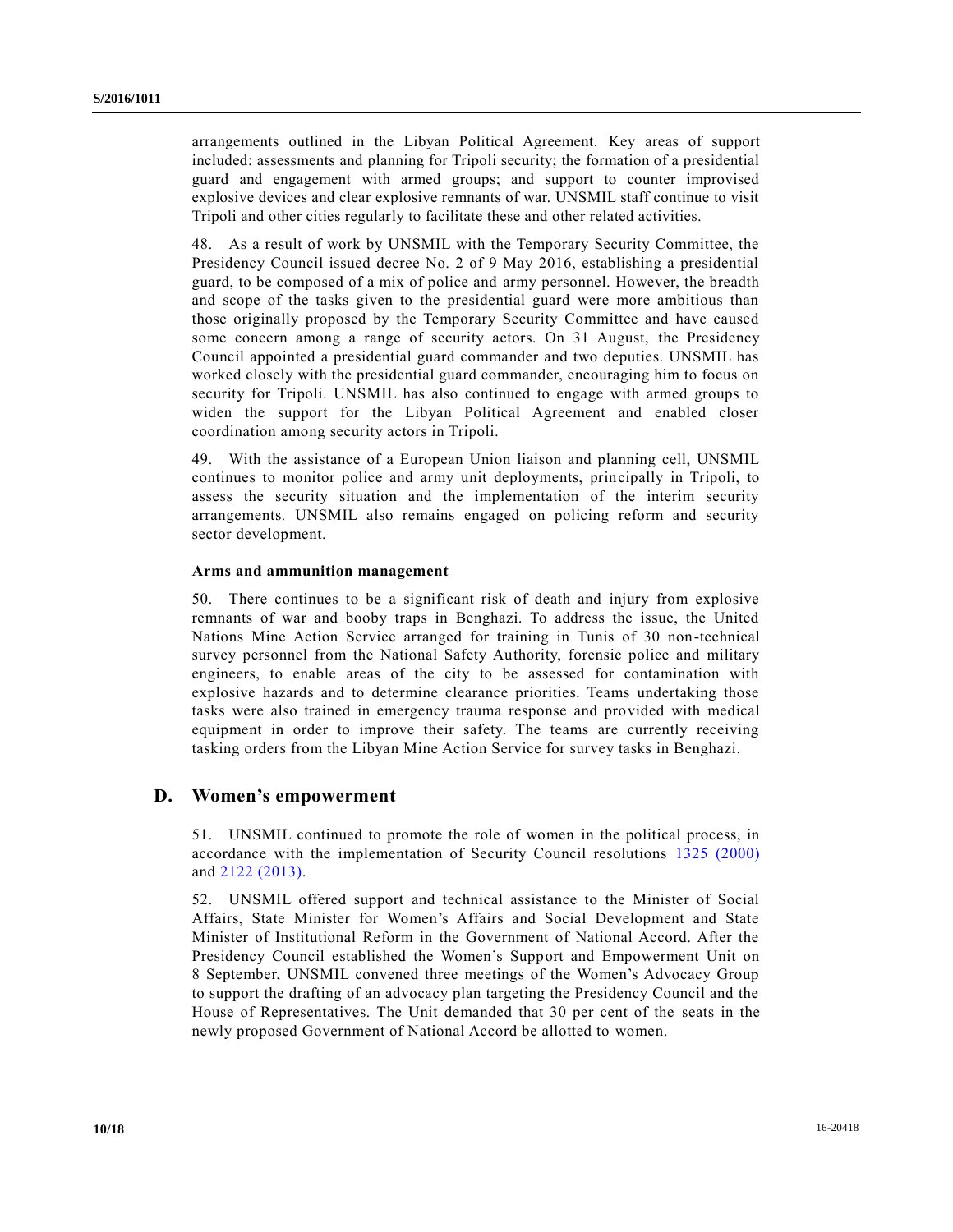53. On 4 and 30 October, based on a request for technical support from women members of the House of Representatives, UNSMIL visited the House of Representatives in Tubruq. The Mission subsequently convened a conference for women parliamentarians, including from neighbouring countries, in Tunis from 10 to 12 November.

54. In partnership with the United Nations Entity for Gender Equality and the Empowerment of Women regional office for Arab States and with financial support from the Government of Switzerland, UNSMIL organized three training events in Tunis in May, June and August, on Security Council resolution [1325 \(2000\)](http://undocs.org/S/RES/1325(2000)) and women's political participation, and on negotiation and conflict resolution. In partnership with UNDP, and with support from the Governments of Germany, the Netherlands and Switzerland, on 1 August UNSMIL launched a two-year project entitled "*Amal*", or "Hope", aimed at providing technical assistance to women in institutions emanating from the Libyan Political Agreement.

## **E. Youth**

55. UNSMIL and the United Nations country team have intensified efforts to reach out to Libyan youth, who remain underrepresented in transitional institutions. The United Nations held two events in August in Tunis that brought together Libyan youth for exchanges on their role in resolving the current political impasse. Marking International Youth Day on 12 August, some 30 civil society organizations conducted activities in 11 municipalities across Libya with support from the United Nations Population Fund. In October, my Special Representative met with youth leaders engaged in training young people in dialogue and reconciliation in Tripoli.

## **F. Coordination of international assistance**

56. The decision by the Presidency Council to delegate ministerial responsibilities to designated ministers and the active participation of the Ministry of Planning in the technical bodies of the joint Technical Coordination Committee, provided renewed impetus for United Nations coordination assistance. On 28 and 29 September, UNSMIL, in partnership with UNDP, the International Monetary Fund and the World Bank, convened the fourth Libyan Experts Development Cooperation Forum in Tunis. Recently registered as a non-governmental organization in Libya and seeking to promote synergy between the Libyan intellectual community and government decision makers, the Forum analysed policy options, actions and priorities to be proposed to the Government of National Accord. The joint Technical Coordination Committee, which met regularly with national representatives during the reporting period, convened on 12 October in Tripoli, in one of the first multilateral meetings with extended international presence to take place in the Libyan capital since mid-2014.

57. The Stabilization Facility for Libya project, launched by UNDP in April 2016 with support from UNSMIL and the international community, received \$30 million in pledges from Member States, and the Government of National Accord pledged to match that amount. On the basis of a careful review of selection criteria, the Board of the Stabilization Facility agreed to support Benghazi in eastern Libya, Kiklah in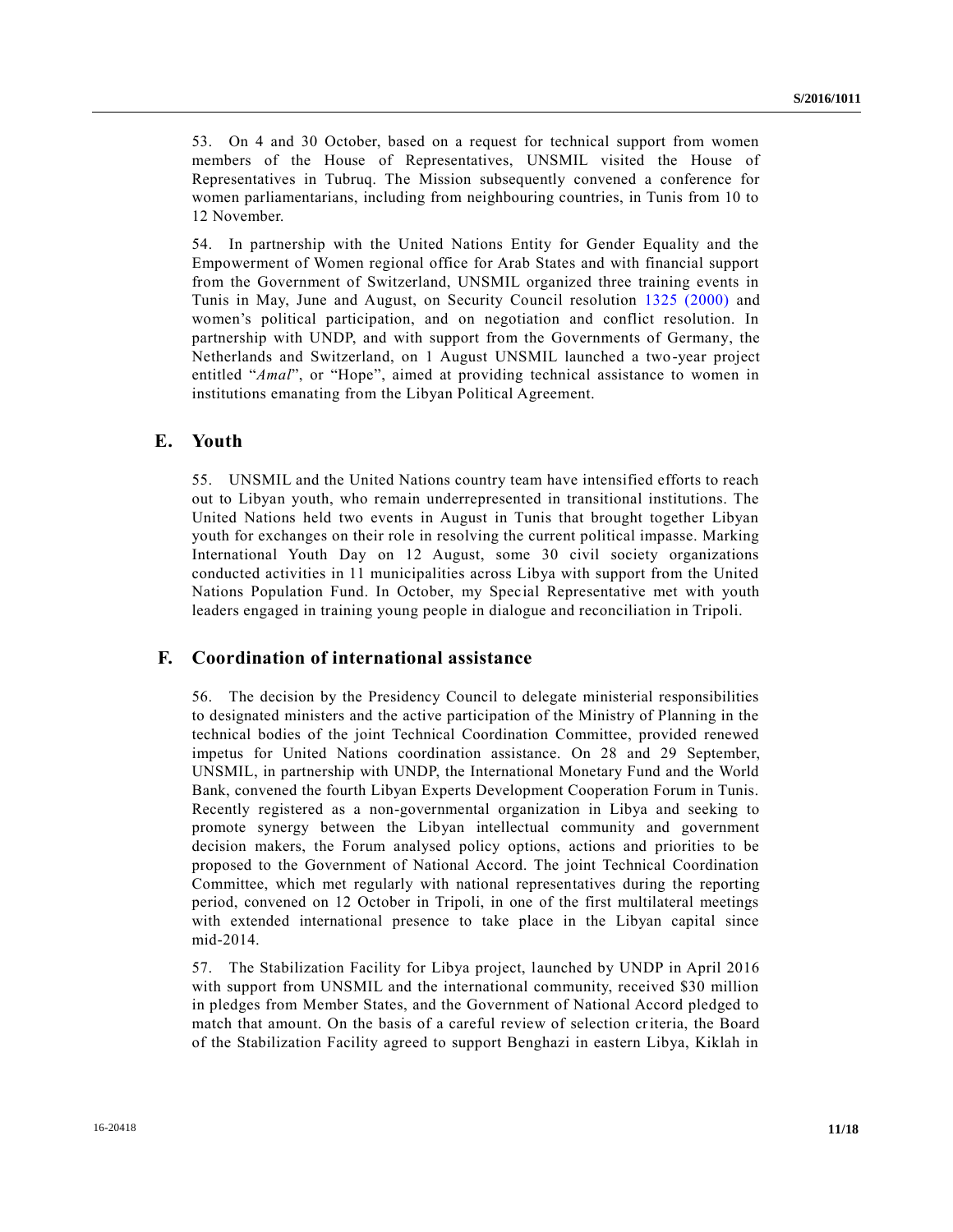western Libya and Sabha and Awbari in southern Libya. Assistance packages included the provision of essential equipment for hospitals and clinics, schools, emergency services and waste and wastewater management, and the rehabilitation of small-scale infrastructure damaged during the fighting. The delivery of assistance began in early October.

### **G. Humanitarian assistance**

58. The Humanitarian Response Plan for 2016, launched in November 2015, had received only 30 per cent of the required funding, totalling \$51.7 million, as at 31 October. The inadequate funding limited the ability of the United Nations and its partners to provide life-saving assistance to the most vulnerable of the 1.3 million targeted beneficiaries. In preparation for the Humanitarian Response Plan for 2017, the humanitarian country team conducted a humanitarian needs overview and convened a workshop in Tunis on 10 and 11 October for representatives from national and local authorities and the international community, to identify needs, the most vulnerable groups and priority responses for 2017. In September 2016, the humanitarian country team issued a flash appeal requesting \$10.7 million for urgent life-saving assistance to 79,400 internally displaced persons expected to return to Sirte. Although over 53,000 internally displaced persons returned since September, the Flash Appeal had received no funding as of the date of drafting of the present report.

59. Figures from the International Organization for Migration (IOM) displacement tracking mechanism indicate that the number of internally displaced persons in Libya was 313,236 in October, a reduction from previous months. In Benghazi in particular, returns brought down the number of internally displaced persons from 115,000 in June to 51,730 in September.

60. Despite the funding shortfalls, United Nations agencies continued to provide urgent humanitarian relief and assistance during the reporting period, largely through national responders and government counterparts. The World Health Organization (WHO) provided life-saving kits, medicines and supplies, including basic and supplementary emergency health kits, emergency trauma kits, medicines for non-communicable disease and other kits to various locations, in sufficient quantities to provide life-saving interventions for a target population of 60,000 for a period of three months. WHO also continued to support capacity-building for national institutions, including by offering trainings on mental health, assessing health needs and providing supplies and services such as activities for immunizations against polio. WHO conducted a national assessment of 98 hospitals between May and October and found that only four hospitals were operating above 75 per cent functionality, while 27 were operating below 25 per cent functionality and 16 were closed due to conflict-related damage. In order to ensure the operation of critical medical installations and equipment amid frequent power cuts, UNDP provided nine hospitals in Tripoli, Benghazi and Sabha with solar panels.

61. The World Food Programme provided food assistance to 113,485 people in need, primarily internally displaced persons and refugees. The challenges of increased fighting, lack of cash liquidity and the depreciation of the dinar against major currencies has severely affected food security in Libya and the population's livelihoods throughout 2016.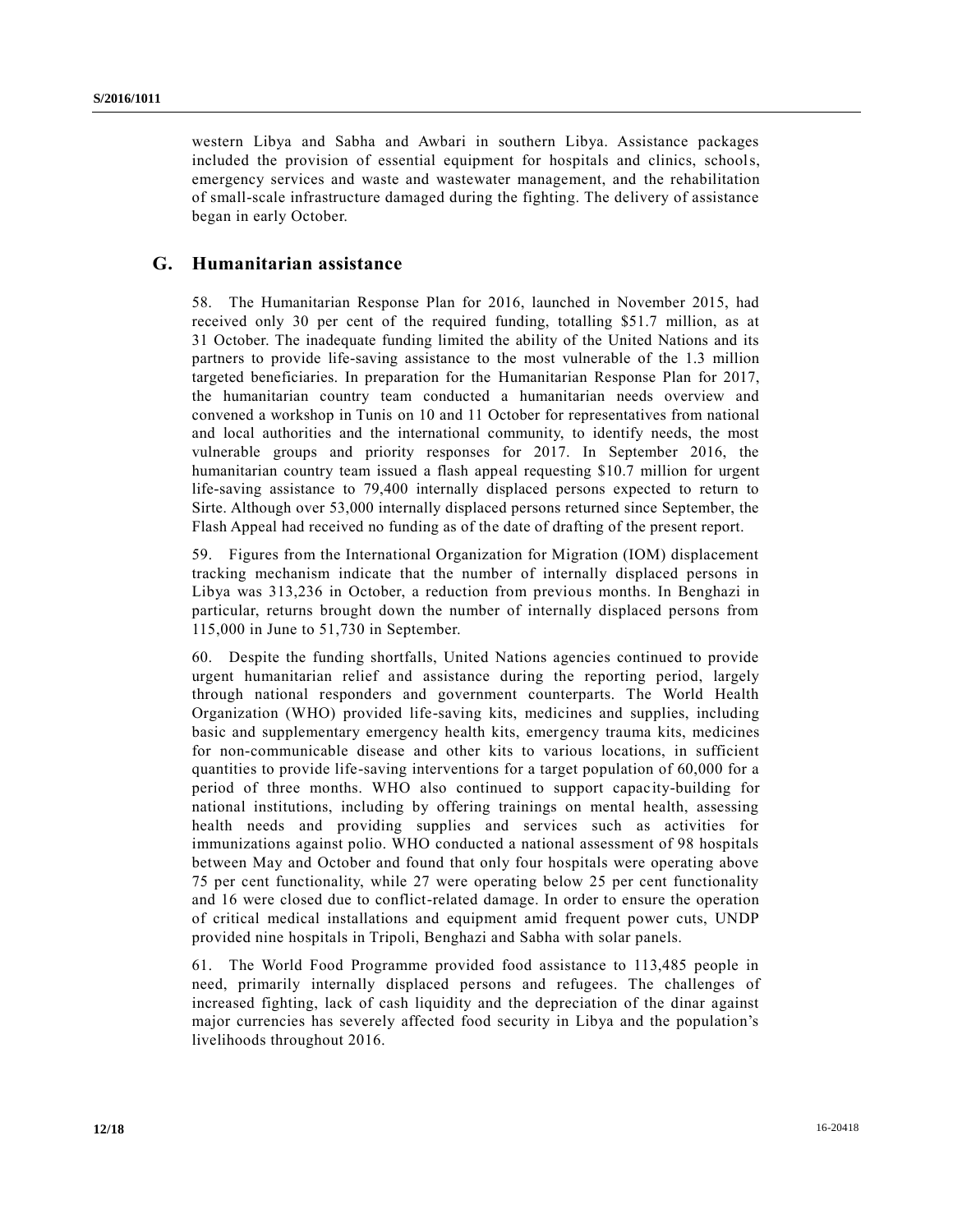62. The United Nations Children's Fund (UNICEF) supported psychosocial assistance programmes for 2,537 children and specialized child protection services for 656 children. UNICEF implementing partners provided hygiene kits to 12,846 internally displaced persons, including 5,138 children, in different parts of the country. In Benghazi and other conflict-affected areas, 8,942 school-aged children benefitted from safe learning spaces. In June, also in Benghazi, UNICEF, in partnership with national non-governmental organizations, offered catch-up classes to 5,201 school-aged children, including 179 from Sirte, to enable them to return to formal education. UNICEF provided 5,641 residents of a camp for internally displaced persons in Tripoli with water tanks and water treatment chemic als, and 1,500 families in Zintan and 1,300 displaced families in Sirte received hygiene kits. The municipal council of Sabrathah committed to supporting the protection of vulnerable children affected by armed conflict, including the reintegration of children formerly associated with armed groups.

63. Between 17 May and 21 October, IOM recorded 114,152 refugees and migrants who had reached Italy by boat from the African shores, mostly from Libya. Over 14,000 migrants were rescued in 2016 by the Libyan Coast Guard, and 3,156 deaths were recorded in the central Mediterranean Sea corridor. Of the 256,690 migrants identified by IOM in Libya, 3,624 were held in detention centres managed by the Department for Combating Illegal Migration. The Office of the United Nations High Commissioner for Refugees (UNHCR) has registered a total number of 37,744 refugees and asylum seekers, most of whom were Syrian.

64. Since May, IOM facilitated the safe return of 2,016 migrants in Libya to nine different countries of origin, and provided reintegration assistance to 162 of the most vulnerable returnees. IOM also distributed non-food items, hygiene kits and basic commodities to 17,782 internally displaced persons and 21,474 migrants, in addition to immediate humanitarian assistance to hundreds of migrants rescued at sea by the Libyan coast guard. In coordination with the coast guard and the Libyan port security, IOM installed three furnished and equipped medical clinics at main disembarkation points in Tripoli, Qasr al-Qarahbulli and Zlitan. UNHCR provided primary health care in three community development centres in Tripoli and Benghazi, in detention centres and in five major disembarkation points.

65. Assistance by the United Nations Educational, Scientific and Cultural Organization to the Libyan Department of Antiquities and cultural institutions in Libya culminated with the approval of a new priority action plan to address emergency and short-term interventions. The plan was aimed at safeguarding the country's cultural heritage and was approved by more than 80 participants from Libya and the international community in a meeting held in Tunis, from 9 to 11 May.

## **V. Deployment of the United Nations Support Mission in Libya and security arrangements**

66. The original total resources approved for UNSMIL for 2016 amounted to \$41,181,500, with a staffing table including 195 posts and two United Nations Volunteer positions. In view of the security conditions in Libya, UNSMIL international staff remained deployed in Tunis, where the Mission is temporarily headquartered. As at 30 September, a total of 136 UNSMIL international staff, one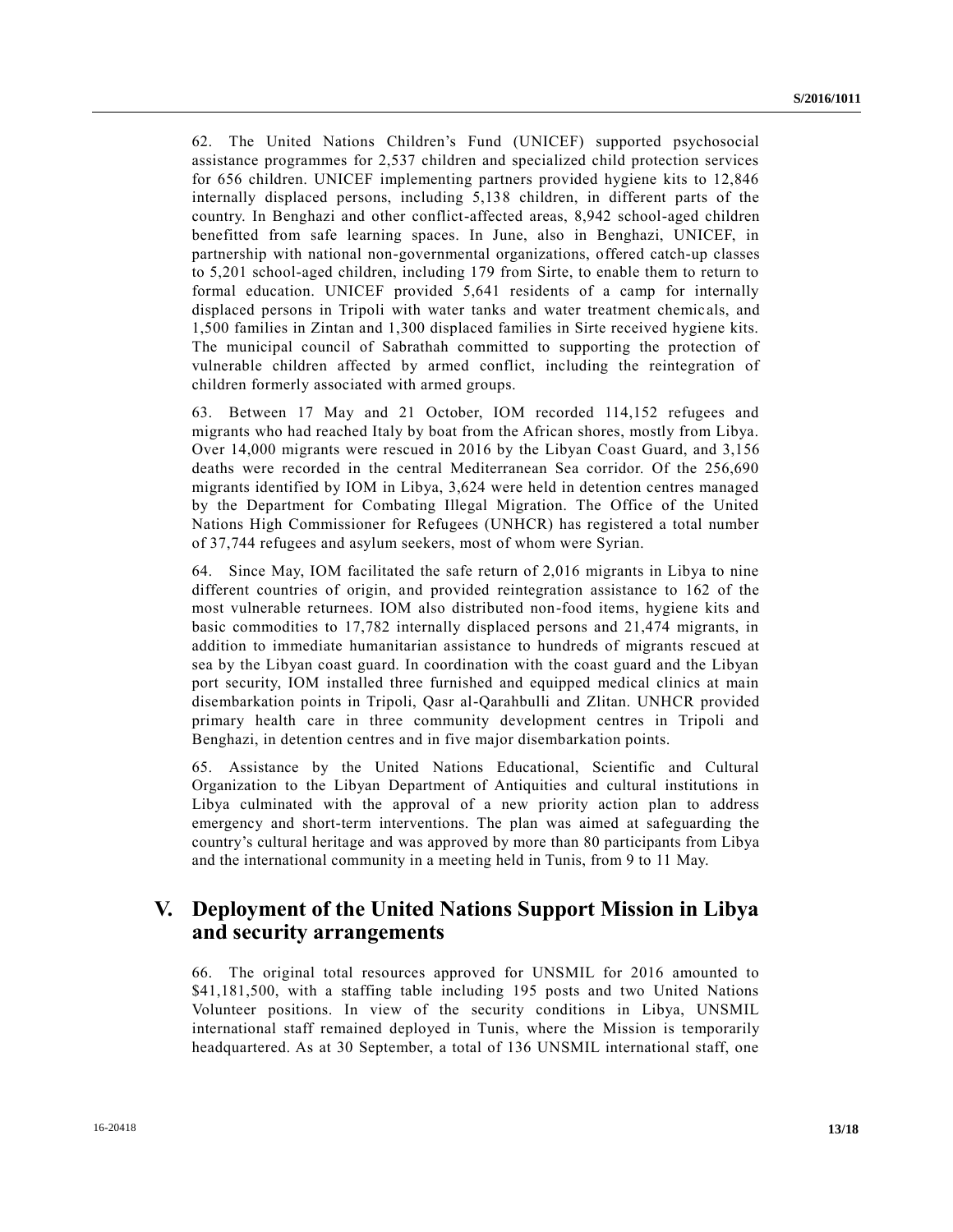national staff member, four government-provided personnel and two United Nations Volunteers were deployed in Tunis, with an additional 28 national staff in Libya. Furthermore, three international staff members and one General Service staff member were deployed at United Nations headquarters, and three national staff at the Global Service Centre in Brindisi.

67. As set out in resolutions [2238 \(2015\),](http://undocs.org/S/RES/2238(2015)) [2273 \(2016\)](http://undocs.org/S/RES/2273(2016)) and [2291 \(2016\),](http://undocs.org/S/RES/2291(2016)) UNSMIL has worked towards the phased re-establishment of a permanent presence in Libya and, to this end, the establishment of the necessary security arrangements. With the establishment of regular flights from Tunis to Libya on 30 March, UNSMIL staff have been able maintain access to key partners in particular political and security interlocutors, inside the country, bolstering popular support for the Government of National Accord and assisting with the stabilization of security conditions. Regular flights have also facilitated the implementation of other core mandate areas, enabling visits to detention centres, meetings with judicial authorities, engagement in transitional justice activities, discussions with women's groups and advocates and increased access to Libya for the United Nations country team, with a view to enhancing assistance on humanitarian priorities.

68. In line with the findings of the needs assessment mission referred to in my previous report [\(S/2016/452\)](http://undocs.org/S/2016/452), UNSMIL has successfully identified a compound in Tripoli to serve as its premises. Likewise, UNSMIL liaised closely with its partners at Headquarters as they identified a troop-contributing country to provide a United Nations Guard Unit in Tripoli. From 25 June to 3 July, the selected troopcontributing country deployed a team to UNSMIL to undertake an initial assessment of security requirements and associated needs, to permit a rapid deployment to Tripoli. Subsequently, an advance team joined the Mission from 30 September to 30 October, working closely with the Office of Mission Support and security staff from UNSMIL and the Department of Safety and Security, to plan for its deployment to the Libyan capital.

69. Additionally, UNSMIL, supported closely by Headquarters, continued to work on the full spectrum of security measures, including the establishment of arrangements for in extremis support in the case of an emergency evacuation of personnel out of Libya. With respect to humanitarian assistance, United Nations humanitarian team partners have reviewed their operational plans, with the aim of increasing programming for target populations.

#### **Security and safety of staff members and operations**

70. United Nations personnel in Libya continued to work in a high-risk security environment and implement programmes and activities based on programme criticality. The United Nations vulnerability and risk exposure while implementing its programmes remained high, necessitating continued mainstreaming of additional security resources in its programmes. State institutions have limited capacity to provide security, given the incidence of armed confrontation, terrorism and violent crime throughout the country. Since the arrival of the Presidency Council in Tripoli in March, the Mission has increased operations in Libya and worked to establish a permanent presence of security staff in the capital on a rotational basis. In two incidents in June and September, the Diplomatic Police were hindered by armed groups while escorting UNSMIL convoys in Tripoli. Demonstrations against the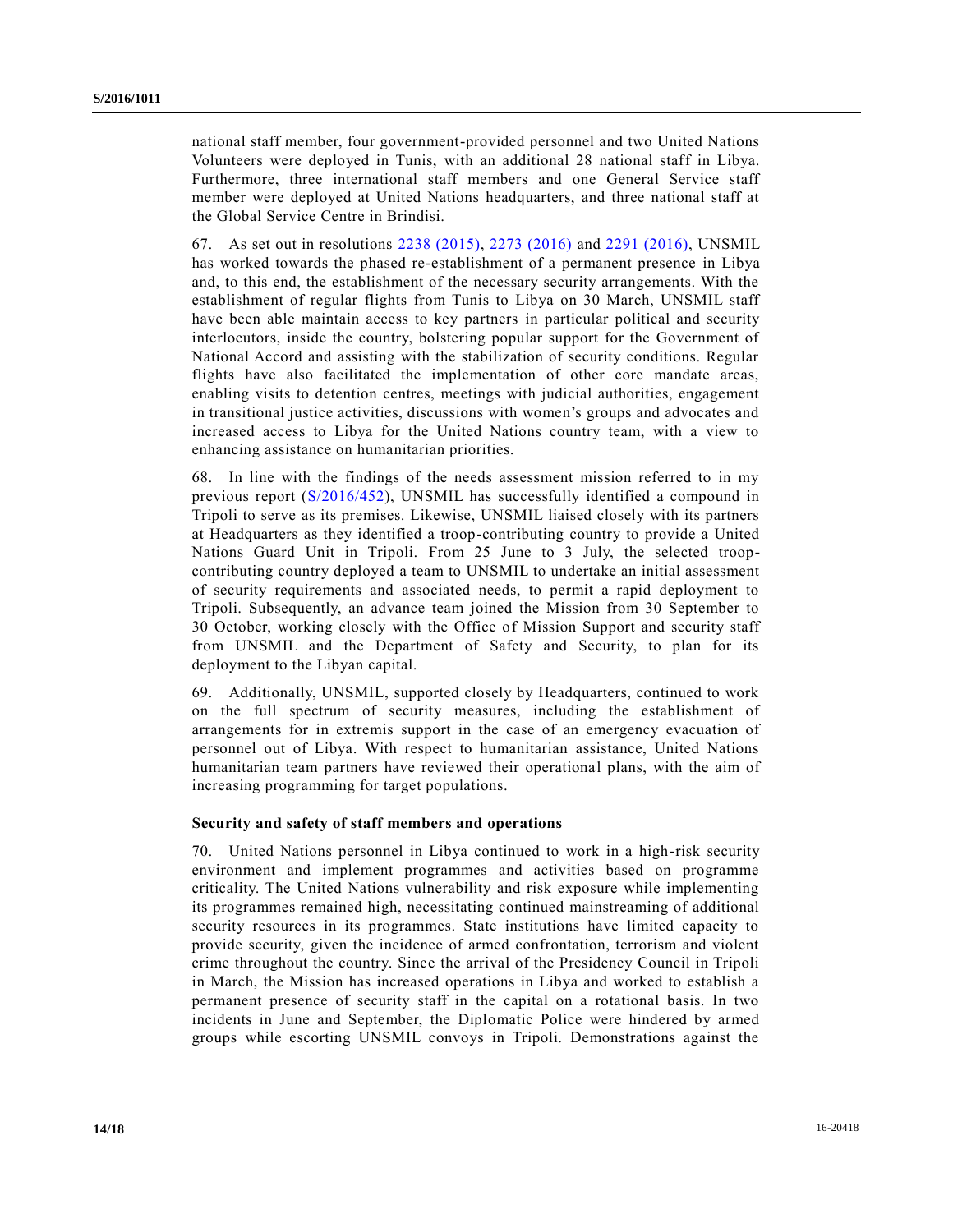United Nations in the capital and in major eastern cities remained largely peaceful, but the potential for violence remained. Operation Bunyan Marsus disrupted the ISIL presence in Sirte. However, ISIL elements may have dispersed to other parts of the country, posing a risk to operations and the United Nations presence in Tripoli. ISIL claimed responsibility for vehicle-borne improvised explosive device attacks near government offices in Tripoli on 8 September. However, the claims lacked credibility. Three foreign nationals were abducted in Ghat in September and were subsequently released.

## **VI. Observations and recommendations**

71. More than five years since the revolution of 17 February and one year after the signing of the Libyan Political Agreement in Skhirat, the Libyan people continue to strive to move their country forward on the path of a democratic transition. I had the opportunity to visit Libya in 2011 and 2014 and witnessed first-hand the rising aspirations of the youth, women and men of Libya for a stable, democratic, prosperous and peaceful country. I am encouraged to see that their determination and commitment remains strong amidst the many political, security and economic challenges facing the country.

72. The Libyan Political Agreement remains an important milestone in the path to the country's democratic transition. By creating a framework to unify Libyan institutions and form a Government of National Accord, the Agreement represents a unique opportunity for all Libyans to resolve their differences and lay the foundations for inclusive and democratic governance. I wish to commend the many political and civil society actors participating in the Libyan political dialogue for their commitment to support the implementation of the Agreement and its institutions and for their courage in transcending their differences in the interest of peace. That same determination to work for a resumption of the country's democratic transition must continue to drive all Libyans.

73. However, I am deeply concerned at the slow pace of implementation of the Agreement and the serious political polarization leading to a deterioration of the security, economic and humanitarian situation. The Libyan Political Agreement and its institutions will only be successful, as a transitional framework, if they lead, with the support of all Libyans and within a reasonable time frame, to the adoption of a new Constitution and the establishment of democratically elected institutions. Should these efforts fail, it may be necessary to review the international community's approach to the Libyan democratic transition process.

74. The window of opportunity that the Libyan Political Agreement has created is closing rapidly. For the country to forge a path forward, Libyan actors must pursue national reconciliation in earnest. To that end, I encourage the Libyan people to commit to a nation-wide reconciliation process that broadens and reinforces the political settlement that has already been reached. I also encourage the Libyan authorities to complement and strengthen reconciliation efforts undertaken by communities at the local level. I commend the many local reconciliation initiatives that have already been initiated, and I encourage the parties to make full use of the good offices of the United Nations to advance local and national reconciliation agreements in the months ahead.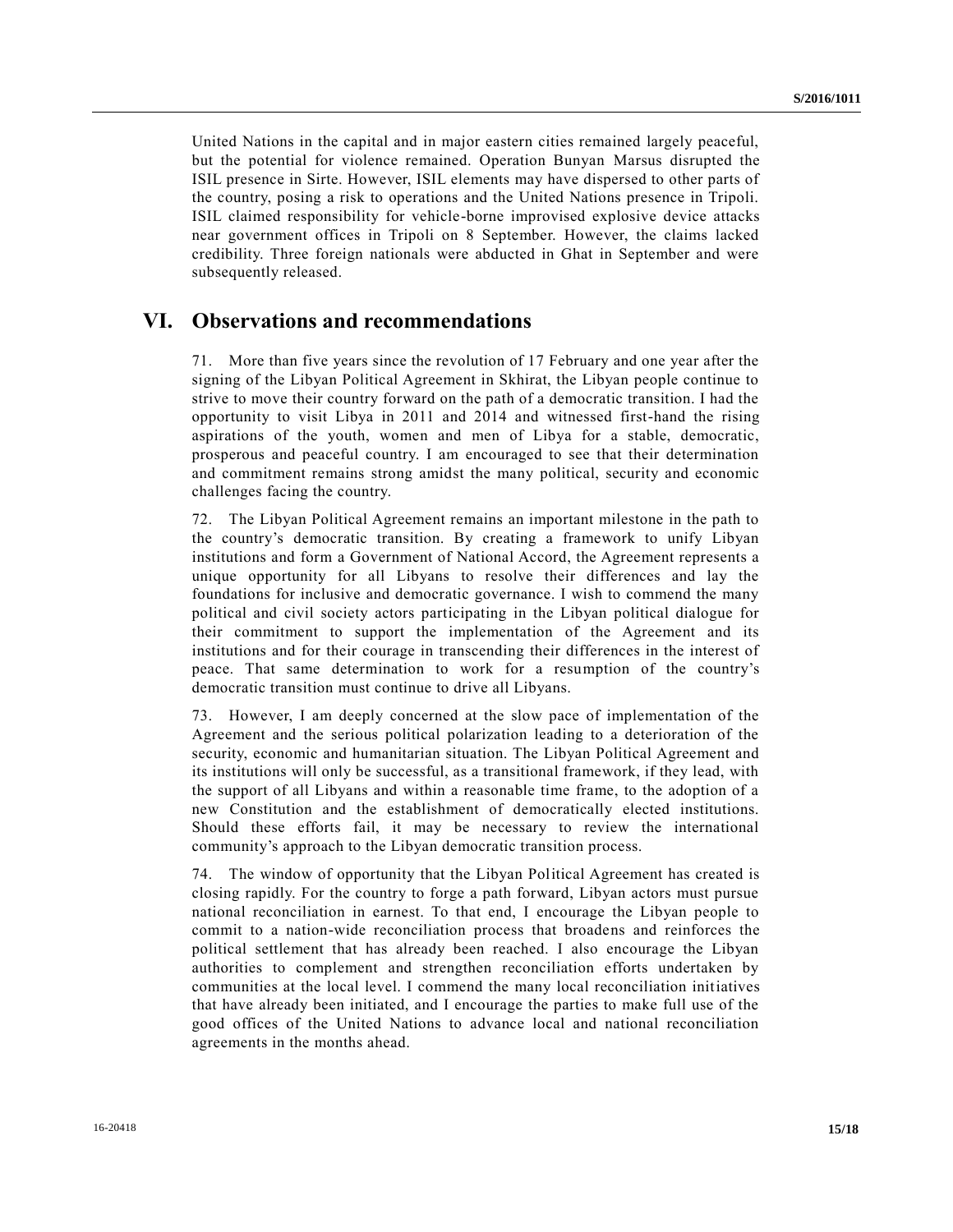75. I urge all Libyan stakeholders, especially those who are currently not fully engaged in the process, to work together with the Presidency Council to resolve outstanding issues and focus their efforts on rebuilding the country. Institutions emanating from the Libyan Political Agreement should urgently assume their functions in accordance with the Agreement and commit themselves to cooperating in the management of the remainder of the transitional period. I call in particular on the leaders of opposing constituencies to put the interests of their country first and participate in the country's political transition through dialogue within the framework of the Libyan Political Agreement. I urge the House of Representatives to amend the Constitutional Declaration as a matter of priority, in order to constitutionalize the institutions emanating from the Libyan Political Agreement, and to vote on a Government of National Accord. I also encourage the State Council to exercise its functions as the highest consultative Assembly of the State in an inclusive and responsible manner. Moreover, the Constitution Drafting Assembly must resume its work to finalize the constitutional process that will pave the way for a referendum and eventually new elections, as set out in the Libyan Political Agreement.

76. I further encourage the members of the Presidency Council to overcome their differences and to work as a cohesive and unified body to address the critical needs of the population, supported by effective and transparent financial arrangements. Coordination between the Presidency Council and the Government of National Accord on one hand and the Central Bank of Libya is essential to enable the Government of National Accord to deliver services. In this regard, I urge the parties to engage constructively to address short-term issues related to funding and liquidity and longer-term structural issues.

77. Deepening polarization has also prevented progress on the establishment of security arrangements. As a result, there have been repeated outbreaks of violence among the various factions and a worrying rise in criminality. Libyan citizens are suffering the consequences of increasing lawlessness, kidnappings, theft and the degradation of basic services. I am very concerned about the recent military build-up in the country. I urge security actors to exercise restraint and adhere to international humanitarian law. I remind them that there is no military solution to the Libyan crisis. I also call on them to commit to dialogue and to work constructively in the higher interest of the Libyan people to support the creation of professional, inclusive, effective and accountable Libyan armed and police forces, under full civilian control and oversight. In this regard, I welcome the establishment of the presidential guard by the Presidency Council as a key first step in a longerterm process of creating professional and accountable security institutions.

78. I commend Libyan women for actively engaging in peacebuilding initiatives and the Presidency Council for appointing a chairperson for the Women's Support and Empowerment Unit. I encourage all Libyans to continue to strive for the implementation of resolution [1325 \(2000\)](http://undocs.org/S/RES/1325(2000)) on women and peace and security, and I call on the Presidency Council to ensure that women are adequately represented in the Government of National Accord.

79. I am encouraged by the progress that has been made in the fight against terrorist and violent extremist groups, in particular ISIL in Sirte and Benghazi. Military successes against ISIL are crucial to eliminating the grave threat that these groups represent. I express my sympathies to the victims of terrorism and for the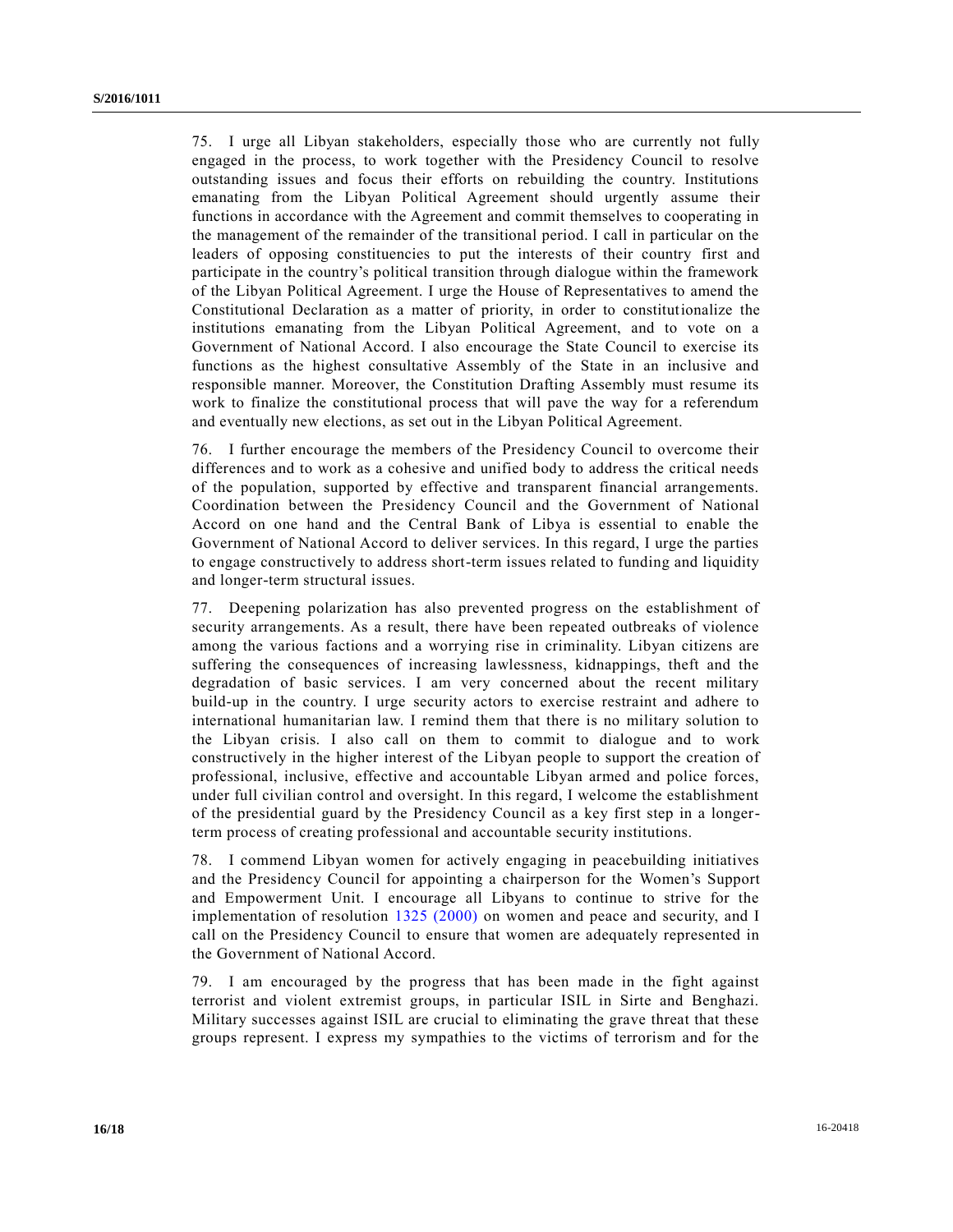loss of so many lives in this fight. The remaining presence of ISIL in Libya should serve as an urgent reminder of the need for heightened vigilance and the swift development of unified security structures across the country. I urge Libyans to unite and join forces across the political and security divide in their fight against ISIL in service to their country and under unified command.

80. I remain deeply alarmed by the human rights situation in the country, especially as it relates to enforced disappearances, arbitrary detention, torture, unlawful killings and attacks on civilians. I condemn the targeting of civilian facilities, in particular hospitals and medical centres. I urge all parties to the conflict and those with influence on the ground to respect international human rights law and international humanitarian law.

81. Hundreds of thousands of innocent migrants and refugees from across the African continent and beyond have left the coast of Libya in search of a better future, escaping conflict, poverty and persecution. Many have lost their lives in this journey of hope, while others have been detained in inhuman conditions and often mistreated or abused. Ongoing efforts to respond to the migration crisis are commendable but not sufficient. I call on all international partners to redouble their humanitarian assistance and to increase the capacity of the Libyan authorities to manage migration flows with full respect for human rights and dignity.

82. I also note with alarm the overall deterioration of the humanitarian situation as a result of continued armed confrontations in various parts of the country. Hundreds of thousands of Libyans, including those who have been repeatedly displaced, continue to suffer from the appalling consequences of the humanitarian crisis. They lack public services and basic amenities, including adequate access to safe drinking water, hygiene and sanitation services. I call on the Libyan authorities to take immediate action and address the worrying issues highlighted in the comprehensive national assessment of hospitals, primary health-care centres and disease-specific programmes.

83. I am particularly concerned by the widespread contamination with explosive hazards, including improvised explosive devices, in the areas of Sirte and Benghazi, where the risk of injury and death to civilians and to humanitarian actors is high. There is limited national capacity to address this threat, and the teams carrying out these tasks do so at significant personal risk. I urge Member States to fund clearance activities in the most severely affected areas and to provide training and equipmen t to the Libyan actors undertaking survey and clearance tasks. I also call on the Presidency Council and Member States to provide resources on an urgent basis to the Humanitarian Response Plan for 2016, which remains underfunded, so that relief can be brought to those in critical need of protection and humanitarian assistance.

84. As 2017 approaches, the key operational priority of UNSMIL will remain the phased redeployment to Tripoli, including the deployment of a United Nations Guard Unit. To this effect, UNSMIL will continue to assess the political situation and the achievement of security conditions and benchmarks. Re-establishing a United Nations presence in the Libyan capital will enable consistent access to key stakeholders and Libyan institutions. Such a presence will also enhance access to other cities and areas of the country, in both the east and the south. To facilitate this process, the Secretariat will conduct a strategic assessment review in early 2017 to